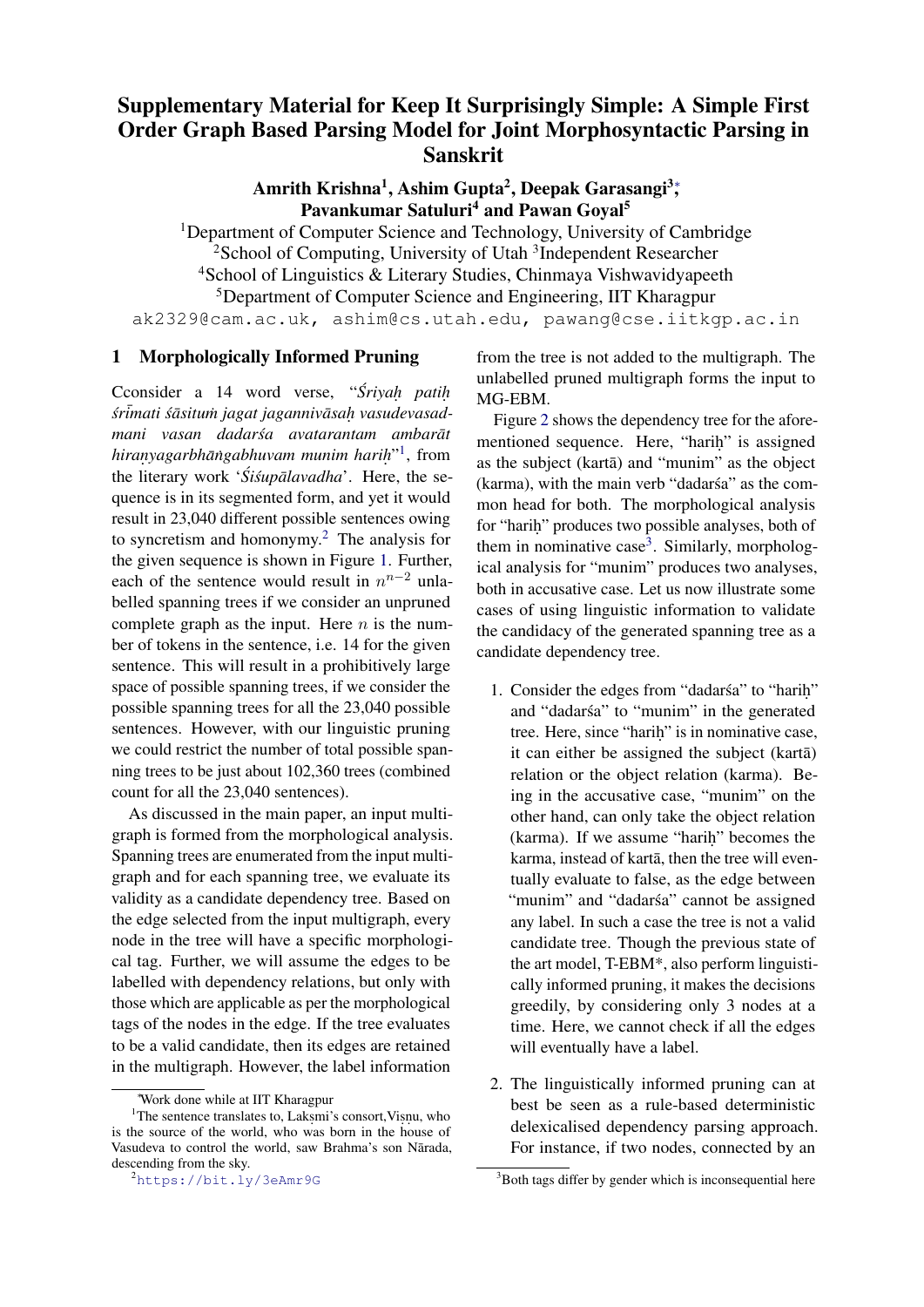<span id="page-1-0"></span>

Figure 1: The morphological analysis from the lexicon driven shallow parser for the given input sequence. The cases of syncretism for the word *Sriyah* is also shown. In our analysis we assume that the sequence is segmented and each token is a word. Hence, we do not consider the cases where the tokens are split by the analyser, such as "u" and "asan" instead of "vasan"

<span id="page-1-1"></span>

Figure 2: Dependency analysis for the sequence in 'Sisup allavadha'. The corresponding English translation for the dependency translation are given beneath each of these edge labels.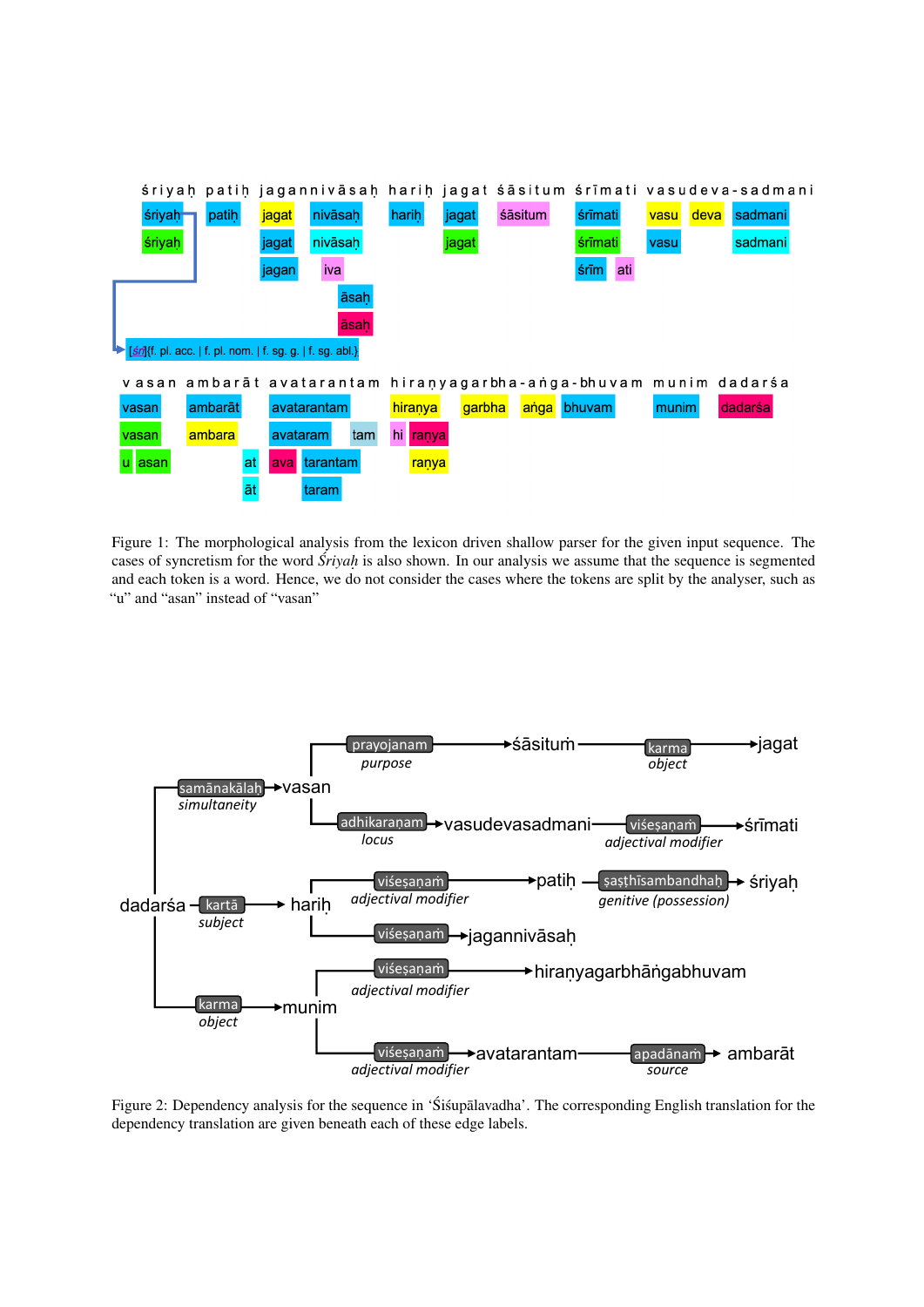edge, have to be assigned a visesana (adjectival modifier) relation, then both the words must agree on all the three grammatical categories of a noun, i.e. case, number and gender. Now, the word "patih" is an adjective to "harih". Since both the words are in nominative case, our pruning approach will not be able to decide on which of the two to be assigned the head. $4$  If we assume "patih" as the head, it will be eligible to be connected to the verb with karta relation, instead of "harih". Summarily, our pruning approach would validate both the candidate trees, i.e. one where harih is assigned as the child of the karta relation, as well as where patih is assigned as the child of the karta relation. To disambiguate between these, we require a data-driven approach, like MG-EBM, where the feature set makes use of distributional information of lemma and surface forms as well.

3. The word "ambarat" has only one analysis ¯ and it is in ablative case. It is is connected to "avatarantam" with the "apadānam" relation in its gold dependency tree (Figure [2\)](#page-1-1). Here, ablative case words can be attached to a verb to form either a "hetu" or an "apadānam" relation. It needs to be noted that the word "avatarantam" is a nominal, though it is assigned as the head for a relation which is intended for a verb as the head. However, in Sanskrit, derivational nouns derived from a verb, are often considered as a verb when assigning the relations. We consider such cases as well in our pruning.

## 2 DCST++: Neural Morphosyntactic Parser

Neural Multi-task Morphological Parser (MTL): We first give an overview of the multitask morphological parser, that forms backbone for DCST++. [Gupta et al.](#page-3-0) [\(2020\)](#page-3-0) propose a multi-task neural tagger, MTL, for morphological tagging in Sanskrit. Here, the composite morphological tag of a word is broken down into multiple grammatical categories, and a hierarchy is established between the categories. Each category is considered a separate task and then a model is trained in a

multi-task setting. They provide some evidence that there might be an implicit hierarchy among grammatical categories in Sanskrit. For example, they found that the grammatical category *number* benefits from supervision at the shallowest layer, whereas *tense* benefits from supervision at deeper layers. The parser when evaluated on our test set reports a sentence level macro averaged F1-score of 63.55 %.

DCST++ We now briefly describe DCST++, which integrates MTL with the DCST model [\(Rot](#page-3-1)[man and Reichart,](#page-3-1) [2019\)](#page-3-1). DCST or the Deep Contextualised Selft Training Parser essentially extends the biaffine parser by [Dozat and Manning](#page-3-2) [\(2017\)](#page-3-2) with self training. Here, first a base parser is trained with limited data, which is the biaffine parser from [Dozat and Manning](#page-3-2) [\(2017\)](#page-3-2). Then, dependency parses for unlabelled sentences are obtained using the base parser. The predicted trees are then used as input for training various sequence level auxiliary tasks. The auxiliary tasks performed in the paper are, predicting the number of children for each node in the tree, the distance of each node from the root and the relative POS encoding of each word in the tree. For these sequence level tasks, the input tree is adapted to a suitable sequence tagging scheme. Then the main parser is trained, where the biaffine parser is retrained with a fresh initialisation. However this time, the encoders from the auxiliary tasks are used to generate representations for the input and all of these representations are combined using a gating mechanism as proposed by [Sato et al.](#page-3-3) [\(2017\)](#page-3-3). DCST++ predicts only the dependency parsing results, and does not predict the morphological parsing results.

Table [1](#page-3-4) shows the dependency parsing results, where none of the three DCST configurations use gold morphological tags as input. The neural DCST parser results reported in the main paper used surface form and gold morphological tags as input. Here, we report the results of the DCST configuration where the surface form and a coarse level POS tag from a rule based POS tagger is used as input. The tagset contains 4 POS tags, namely, nominal, finite verb, infinite verb and indeclinable. The model reports a UAS and LAS of 80.8 and 70.99, respectively. DCST + MTL is a pipeline model, where the standard DCST model uses predicted morphological tags from MTL as input. Here, we can observe that DCST+MTL and DCST++ report a UAS of 81.62 and 81.73, respectively.

<span id="page-2-0"></span><sup>&</sup>lt;sup>4</sup>In a Sanskrit sentence, written in prose, the adjective of a nominal would always precede it. However, this need not be true for sentences in verse form. We do not make any assumptions on the writing style of the input.